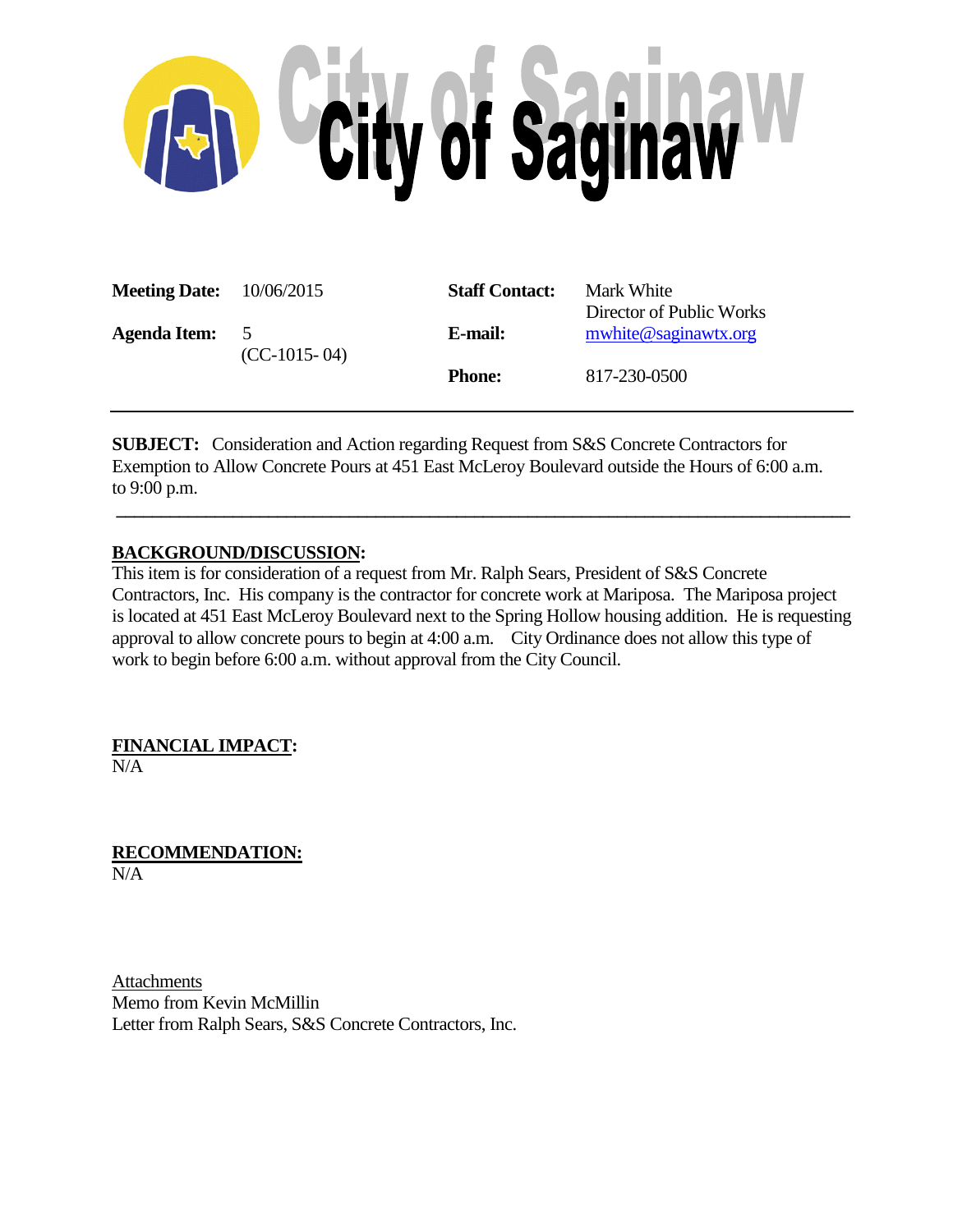## **Janice England**

**From: Sent: To: Subject: Attachments:** 

Kevin Mcmillin <kmcmillin@ci.saginaw.tx.us> Friday, September 18, 2015 10:48 AM jengland@ci.saginaw.tx.us FW: Time request Saginaw\_Mariposa\_ltr \_9-17 -15.pdf

**From:** Kevin Mcmillin [mailto:kmcmillin@ci.saginaw.tx.us] Sent: Thursday, September 17, 2015 2:41 PM **To:** Nan Stanford (nstanford@ci.saginaw.tx.us) **Cc:** Mark White (mwhite@ci.saginaw.tx.us) **Subject:** Time request

Nan

This is a request for construction outside the approved hours of construction from the noise ordinance. I have provided a copy of the ordinance below for your review. I feel the distance away from the residential subdivision and the tree line will buffer the noise but cannot say we will not get complaints. I also agree with the traffic impact statement in the request.

Kevin

Section 30-132 #16

The erection, including excavation, demolition, alteration or repair work, on or of any building other than between the hours of  $6:00$  a.m. and  $9:00$  p.m. on weekdays, except in case of urgent necessity in the interest of public safety and convenience, and then only by permit from the city council, which permit may be renewed by the city council during the time the emergency exists and conditioned in such manner as the city council shall determine to be most in the public interest.